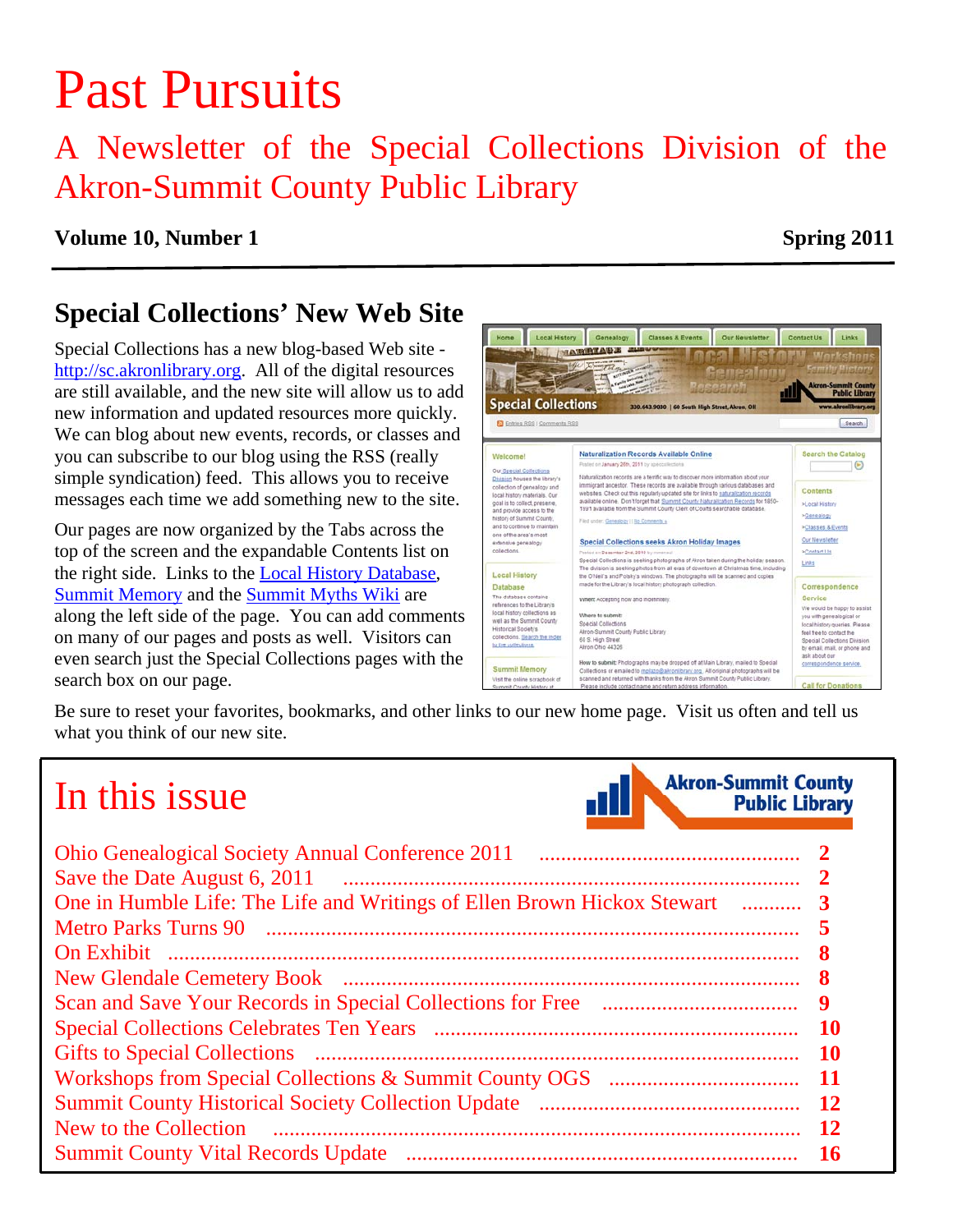### <span id="page-1-0"></span>**Ohio Genealogical Society Annual Conference 2011**

#### *by Jane Gramlich, Librarian*

The Ohio Genealogical Society will hold its  $50<sup>th</sup>$ Annual Conference March 31 through April 2 at the Hyatt on Capitol Square in Columbus. The theme for this year's conference is "Genealogy through the Centuries."

If you've never attended a genealogical conference such as this, I highly recommend it. Attending a conference is always an excellent way to learn more about genealogy. You will gain valuable knowledge about how to do research, the myriad resources available and the best ways to access and understand those resources. Each day offers many different lecture and demonstration sessions centered on specialized topics. They are presented by professional, knowledgeable genealogists, historians, and librarians. Most likely, at least one of these specialized topics will be applicable to your research. For example, topics presented at this year's conference include *Researching Your Colonial War Ancestor* and *German Church Records: "The Heart and Soul of German Genealogy."* If you're a beginner and these sound too difficult, don't despair; you can still learn a great deal. You may want to check out the session *Is This Your First Genealogy Conference?* or *Pick Up the Pencil,* which focuses on the very basics of research. Each session is categorized by skill level from Beginning to Advanced to help you decide what's appropriate for you. One popular session is the open forum *Ask the Experts*, where attendees can interact with a panel of professional genealogists and ask questions specific to their research.

There are even more advantages to attending a conference. You can network and mingle with fellow genealogists. Talking to others and learning about their experiences is a great way to understand how genealogy is done and may give you some good ideas for research. Representatives from Ohio genealogical societies, software companies, and

booksellers are also on hand to show you their wares and share their expertise. If you have time, you can also check out the Columbus Metropolitan Library and its excellent genealogy collections.

For more information, be sure to check out the conference Web site and registration booklet at http://www.ogs.org/conference2011/index.php. Instructions for registration, directions, lodging options, and a complete schedule of events are included. We will also have hard copies of the registration booklet available in Special Collections for as long as supplies last.

Remember, genealogy is all about making connections, and conferences are full of connections! If you are able, make it a goal to attend one. You will go home with new ideas, energized and ready to kick-start your research.

### **Save the Date August 6, 2011**

The Special Collections Division of the Akron-Summit County Public Library and the Summit County Chapter of the Ohio Genealogical Society are pleased to present *Discovering Your Ancestors Online,* a free program on Saturday, August 6, 2011 from 9:30 am to 4:30 pm in the Main Library Auditorium at 60 South High Street.

The program will feature presentations by researcher, lecturer, and current president of the Association of Professional Genealogists, Laura Prescott, who will present an overview of using the Internet for genealogy research, as well as a demonstration of the *Footnote* database. ProQuest representative Edward Loera will discuss and demonstrate the many features of the *Ancestry* and *HeritageQuest* databases, and Judith Porter, Director of the Family History Library in Tallmadge will discuss the valuable resources of the *FamilySearch* [Web site. For more information, visit our Classes](http://sc.akronlibrary.org/classes-events/) and Events page on our new site http://sc.akronlibrary.org.

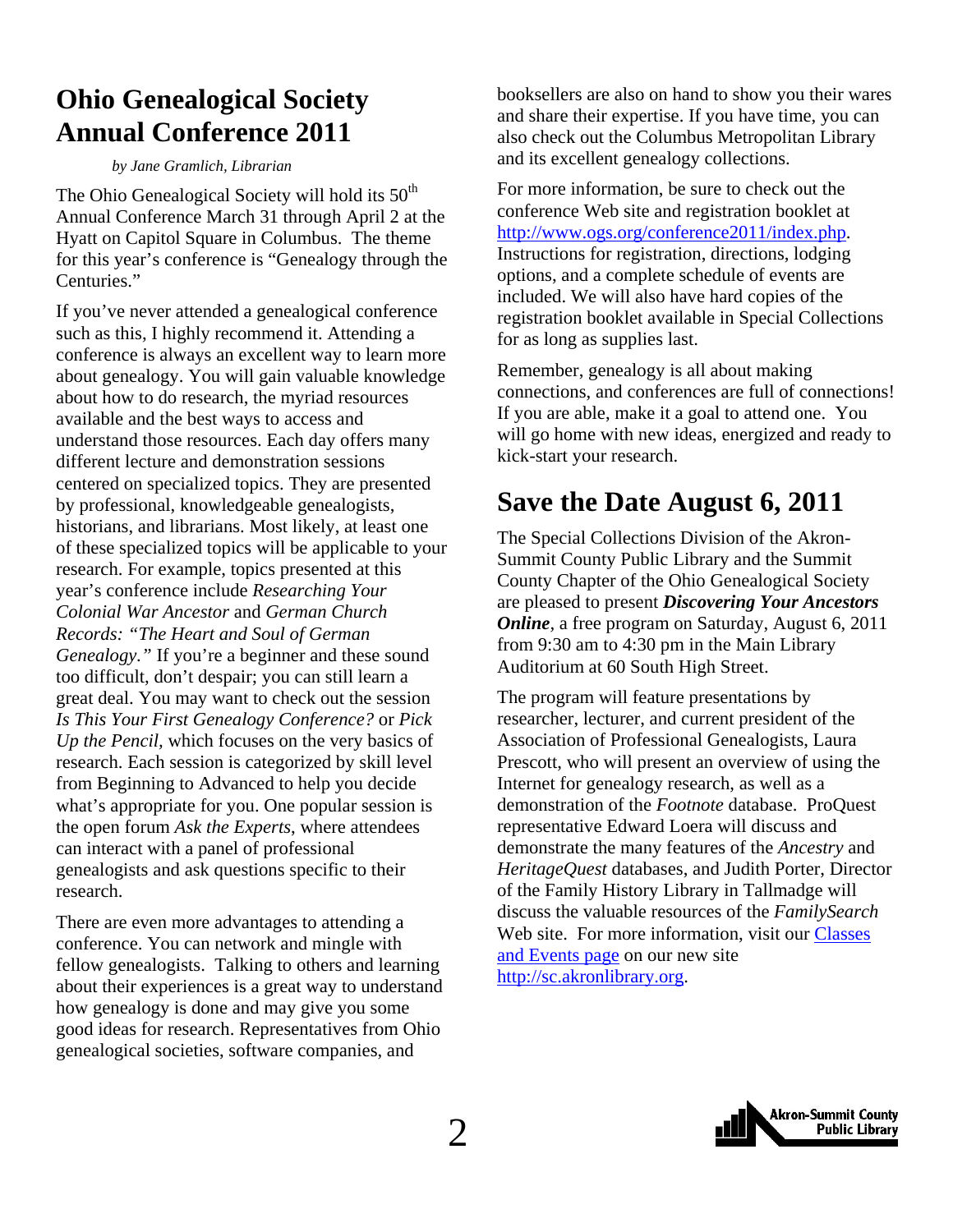### <span id="page-2-0"></span>**One in Humble Life: The Life and Writings of Ellen Brown Hickox Stewart**

#### *by Judy James, Division Manager*

The book sat on my desk for weeks after Friends of the Library volunteer Jim Switzer rescued it from a pile of donated materials. Because it was published by early Akron publisher Beebe and Elkins, he suggested that we consider adopting it for Special Collections. Little did I know that this small, plain book revealed the life of a forgotten but remarkable Summit County woman. Published in 1858*, Life of Mrs. Ellen Stewart: Together with Biographical Sketches of Other Individuals, also a Discussion with Two Clergymen, and Arguments in Favor of Woman's Rights; Together with Letters on Different Subjects,* tells, in her words, the little-known story of a preacher, temperance advocate, abolitionist, and women's rights supporter who lived most of her life in Medina and Copley, Ohio.

Who was Ellen Brown Stewart? A check of standard local histories such as Sam Lane's *Fifty Years and Over of Summit County* revealed nothing, nor did a check of indices for the early years of the *Summit Beacon*, predecessor of the *Akron Beacon Journal.* She is mentioned only briefly in *Strangers and Pilgrims: Female Preaching in American, 1740 – 1845* (University of North Carolina Press, 1998) by Catherine A. Brekus. Thanks to the magic of Google, however, I located the most valuable source, her fourth great-granddaughter, the Reverend Deborah Vaughn, herself a member of the clergy currently living in Maryland. Reverend Vaughn graciously provided a copy of a paper she wrote while pursuing her Master of Divinity degree from Regent University School of Divinity. *Called to Preach: the Story of Ellen Stewart and Her Role in the Holiness Movement of the 1800s* tells of Ms. Stewart's work as a female preacher within the context of the Methodist and Holiness traditions of the early  $19<sup>th</sup>$  Century. In addition, Reverend Vaughn's mother and family historian Clara Hickox Harsh donated a copy of her published family history, *Giles Hickox: a Revolutionary Soldier, His Ancestors and Descendants* (Harsh, 2002). The

most compelling story, however, is that written by Ellen Brown Stewart herself.

Ellen Brown was born to Hosea and Hannah Brown on July 15, 1792 in Middlefield, New York in the County of Otsego. Raised a Quaker, she received little formal education, crediting favorite relatives with teaching her to read and write. The oldest of fourteen children, Ellen was sent at the age of twelve to live with another Quaker family who employed a Miss Briggs, a woman of the Methodist faith. As Methodism took hold in her community, Ellen embraced this faith and its teachings. Even her father, whose Quaker sensibilities were affronted by "the crying Amens, groanings, and loud shouts of praise to God," eventually converted to Methodism, joining the Episcopal Methodists. Tired of listening passively to these preachers, Ellen began to express her faith, first in a class meeting, and later at a "love feast," a traditional fellowship meal which commemorated Jesus' meals with his disciples. She expressed her apprehension: "I had no example among my sex; and fearing that the people and especially the preacher and brethren would think I was too forward, I quenched the spirit, yet it followed me..." In 1813, Ellen took a teaching position in Canandaigua, not far from her home. It was here that she met Reuben Hickox of Connecticut, who she married in 1814. Their first years as a married couple were difficult. Reuben was not much of a farmer and, to Ellen's dismay, not as religious as she. Ellen continued to attend the Methodist Episcopal Church until she became disenchanted with a faith she considered to be less than "stirring and awakening." Much to the consternation of Reuben and members of her congregation, she joined the Reformed Methodists, known to the Episcopal Methodists as "deformed Methodists." It was at a Reformed service that Ellen delivered her first sermon. She recalls that "the ideas flowed spontaneously, far above my common thoughts, as if handed down from heaven."

On January 19, 1829, Ellen left with Reuben, his brother and parents for Granger Township in Medina County. Ellen recounts the arduous winter journey in a covered wagon with seven children, the two youngest only six weeks and two years old. Four other families made the journey with them arriving

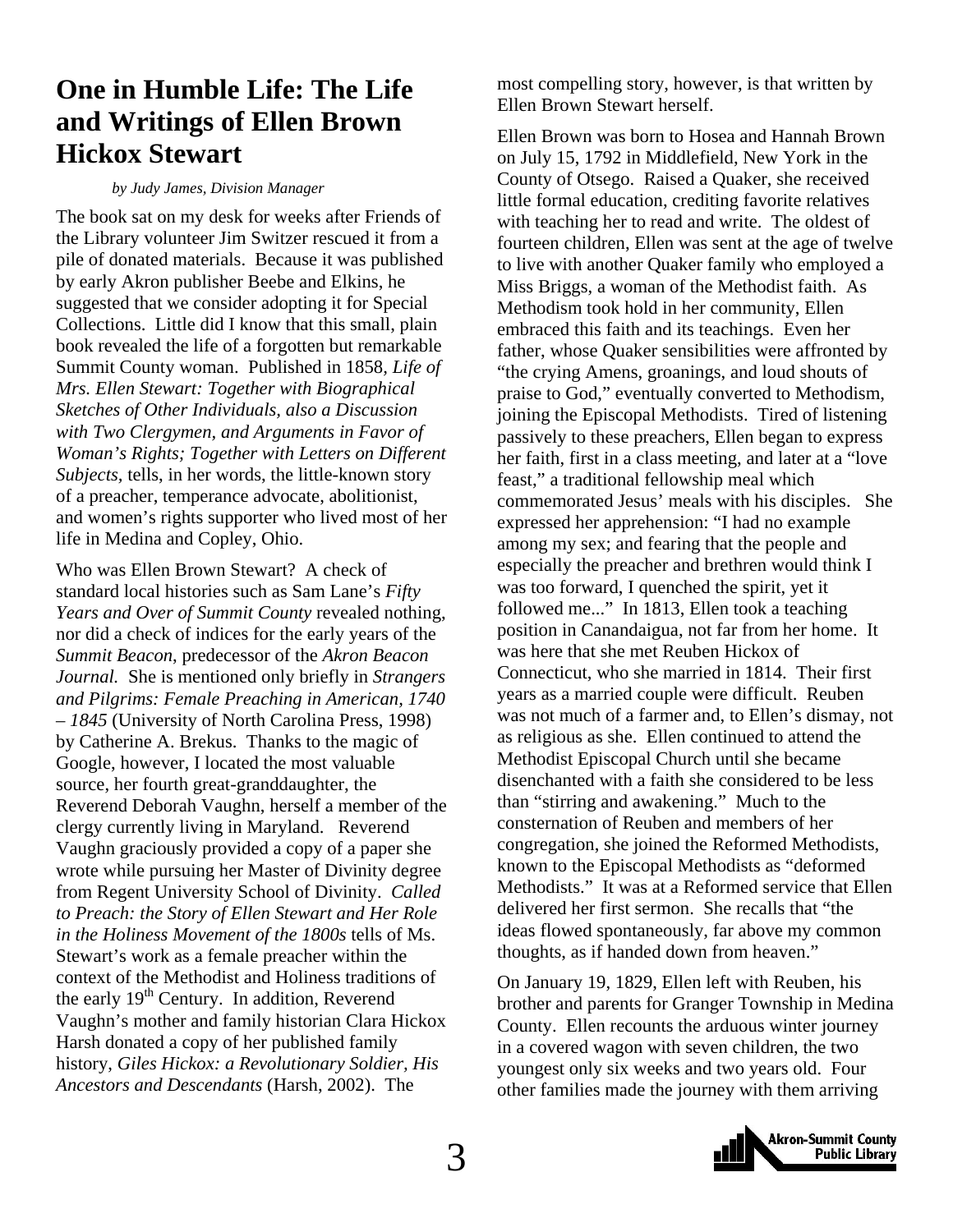eighteen days later. Upon their arrival, they were welcomed by friends from New York who had emigrated before them. The first year was difficult, and Reuben and their sons resorted to logging and chopping wood to make ends meet. Ellen and Reuben began to hold meetings in their home for a small but devoted group of Reformed Methodists. This group welcomed local "mulattoes" which earned their group the name "black society."



*This image of Ellen Brown Hickox Stewart was provided by Clara Hickox Harsh and Deborah Vaughn.* 

Despite Ellen's deep devotion to God and her church, she struggled constantly with her own faith and was often critical of herself, questioning her faith and efforts to live as a true Christian. Although not a habitual user of alcohol, Ellen had "tasted the poisoned cup," and Reuben "had a liking to it, acquired by its use from infancy, and considered it indispensable in haying, harvesting, and tho not a drunkard habitually, yet had I seen that he was in danger of the fell destroyer." When the Temperance movement made its way to Medina, Ellen signed the pledge and joined the cause. Initially reticent, Reuben signed the pledge after a frightening buggy accident following a stop at a tavern.

Ellen's faith carried her through difficult times including the deaths of Reuben and her son, Reuben, Jr., within days of each other. Reuben, Sr. died without a will, whereby Ellen "felt the injustice and inequality of the existing laws in regard to females in the distribution of property." Ellen writes often of her frustrations regarding the inequality of women in the eyes of the government, the law, and society.

Following her husband's death, Ellen continued to preach in her community, even traveling to Akron at times. Her reputation as a preacher spread, and she acquired a faithful following. In addition to espousing her strong opinions about the lack of equal rights for women, she also expressed her vehement opposition to the institution of slavery. When the Protestant Methodists and the Reformed Methodists merged, she refused to join because of their silence on the subject of slavery. She states, "having by reading and hearing become acquainted with the cruelty, injustice and enormity of slavery, and the connection of various denominations with it, I shudder… in building up such a system of abomination."

In 1849, Ellen married Cyrus Stewart, a widower with whom she had been acquainted for some time. They lived a peaceful existence on his 23-acre farm in Copley just west of Schocalog Pond. In addition to preaching, Ellen commenced correspondence with various members of the clergy with whom she debated the right of women to preach, among other issues. These letters, as well as articles she wrote for *The Church Advocate,* a publication of the Church of God, are included in her memoir. Cyrus died in 1856. According to Summit County land records, Ellen sold the Copley farm in 1858 to Calvin Lee. Soon after, Ellen moved to Cherokee County, KS where she lived with her daughter and son-in-law, Jane and Gideon Leake, until her death in 1883.

Although Ellen describes her work in the preface as a "feeble effort," the reader cannot help but be inspired by the less than feeble life of this courageous and principled woman. As we commemorate Women's History Month and the contributions of women to our rich local history, may we remember women such as Ellen Brown Hickox Stewart.

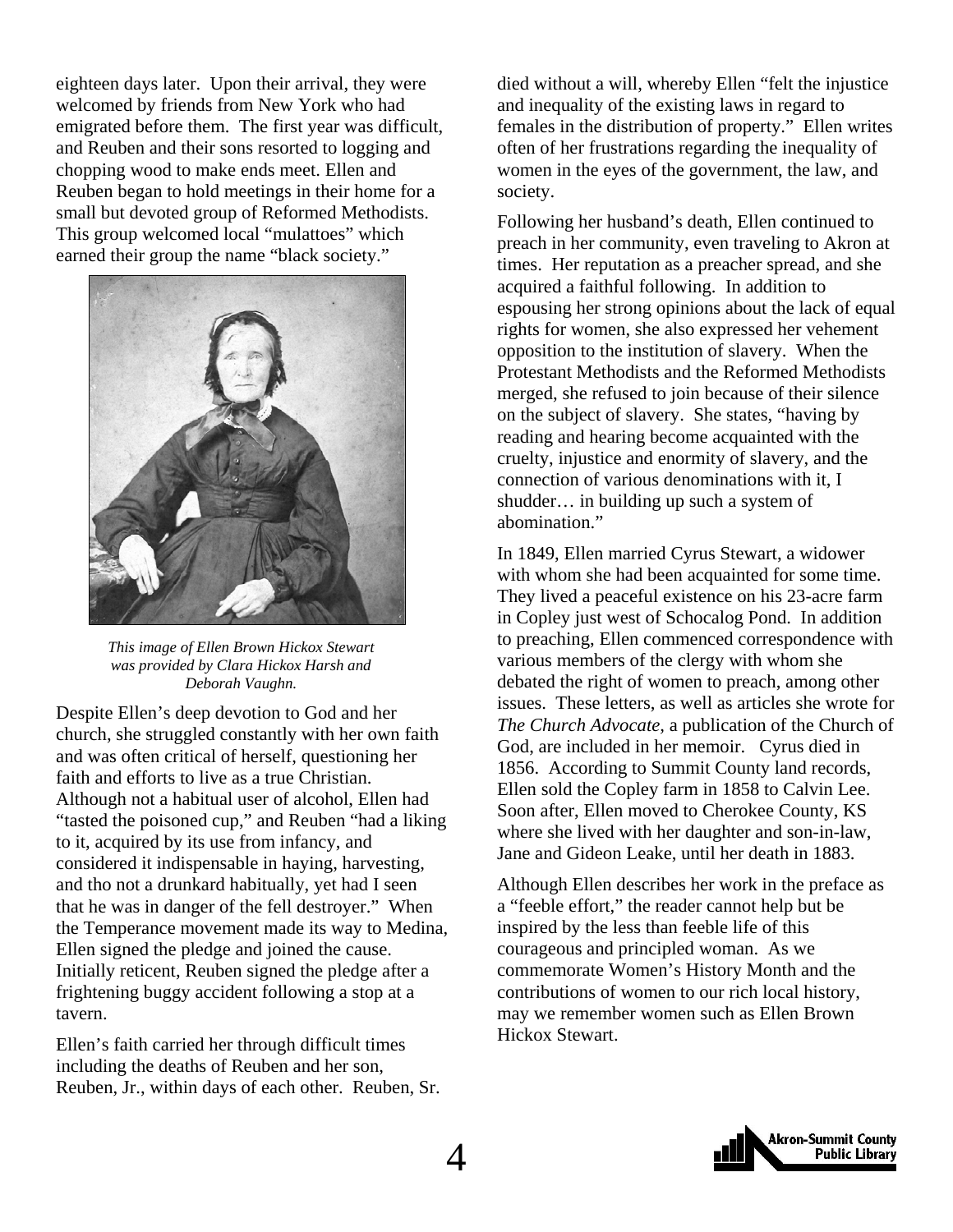### <span id="page-4-0"></span>**Metro Parks Turns 90**

*by Cheri Goldner, Librarian* 

In 1917, just one year after Congress created the National Park Service, the Ohio General Assembly passed legislation that allowed for the formation of metropolitan park districts. Cleveland Metroparks became Ohio's first metropolitan park district that same year. On December 31, 1921, the Akron Metropolitan Park District, including all of Summit County except Twinsburg and Hudson, became the state's second park system.

Patricia M. Zonsius's book *75 Years of Treasures & Pleasures*, published for Metro Parks' 75<sup>th</sup> anniversary in 1998, is an excellent source on the history of the organization. As Zonsius details, the development of the park district really picked up steam in 1925. That year, Goodyear Tire & Rubber Company founder Frank A. Seiberling and Edmund D. Eckroad, Northern Ohio Traction & Light Company's chief engineer, joined the board of commissioners. Eckroad's construction experience, Seiberling's business know-how and both men's connections in the community proved most valuable to the young park district.

The board soon hired famed landscape architects the Olmsted Brothers to create a plan for the system and identify land suitable for park use. Just as the experience of the board members had proved helpful, so too did that of stepbrothers John Charles and Frederick Law, Jr. Their father, Frederick Law Olmsted, had designed major parks across the country, including New York's Central Park and the Boston Commons. The brothers followed in their father's footsteps, designing parks in Baltimore, Seattle and New York and projects on college campuses across the country, including The Ohio State University and Denison University. They were also founding members of the American Society of Landscape Architects and were influential in the creation of the National Park Service.

In June of 1925, Seiberling accepted the first gift of land to the park system, a small, triangular plot at the beginning of the Old Portage Trail at the intersection of North Portage Path and Merriman

Road. The district aptly named the plot Courtney Park, after donor Joseph Courtney of the Courtney Dairy Company. Soon after, during Akron's Centennial celebration, the spot was marked with a boulder with a bronze plaque dedicated by the Cuyahoga Chapter of the Daughters of the American Revolution.

From this modest start, the park district's holdings grew rapidly throughout the late 1920s and 1930s. This development was due not just to the efforts of the Akron Metropolitan Park District board but also to the leadership of its first Director-Secretary, Harold Stanley Wagner (1893-1983).

Wagner, a native of Boston who had worked with the Olmsted Brothers, was appointed to his post in 1926 and remained there until April 30, 1958. Shortly before Wagner's retirement, on April 9, 1958, the *Akron Beacon Journal* published an article reviewing his career. Wagner had relocated to Akron around 1917 while working for influential American landscape



designer Warren H. Manning on Seiberling's Fairlawn development. (Manning had previously designed Seiberling's estate, Stan Hywet). During the project, Wagner and Seiberling became friends and shared an interest in developing parks to meet society's changing recreational needs. When his work on Fairlawn was complete, Wagner stayed in Akron and took his passion for parks to City Hall, becoming first a consultant to City administrators and later the Municipal Parks Superintendent. Thus, he was a natural choice for the Akron Metropolitan Park District's Director-Secretary.

As an August 10, 1930 article in the *Akron Beacon Journal* reported, within Wagner's first five years at the helm of the Akron Metropolitan Park District, he built the park area to about 1,600 acres. These holdings included the Furnace Run, Sand Run,

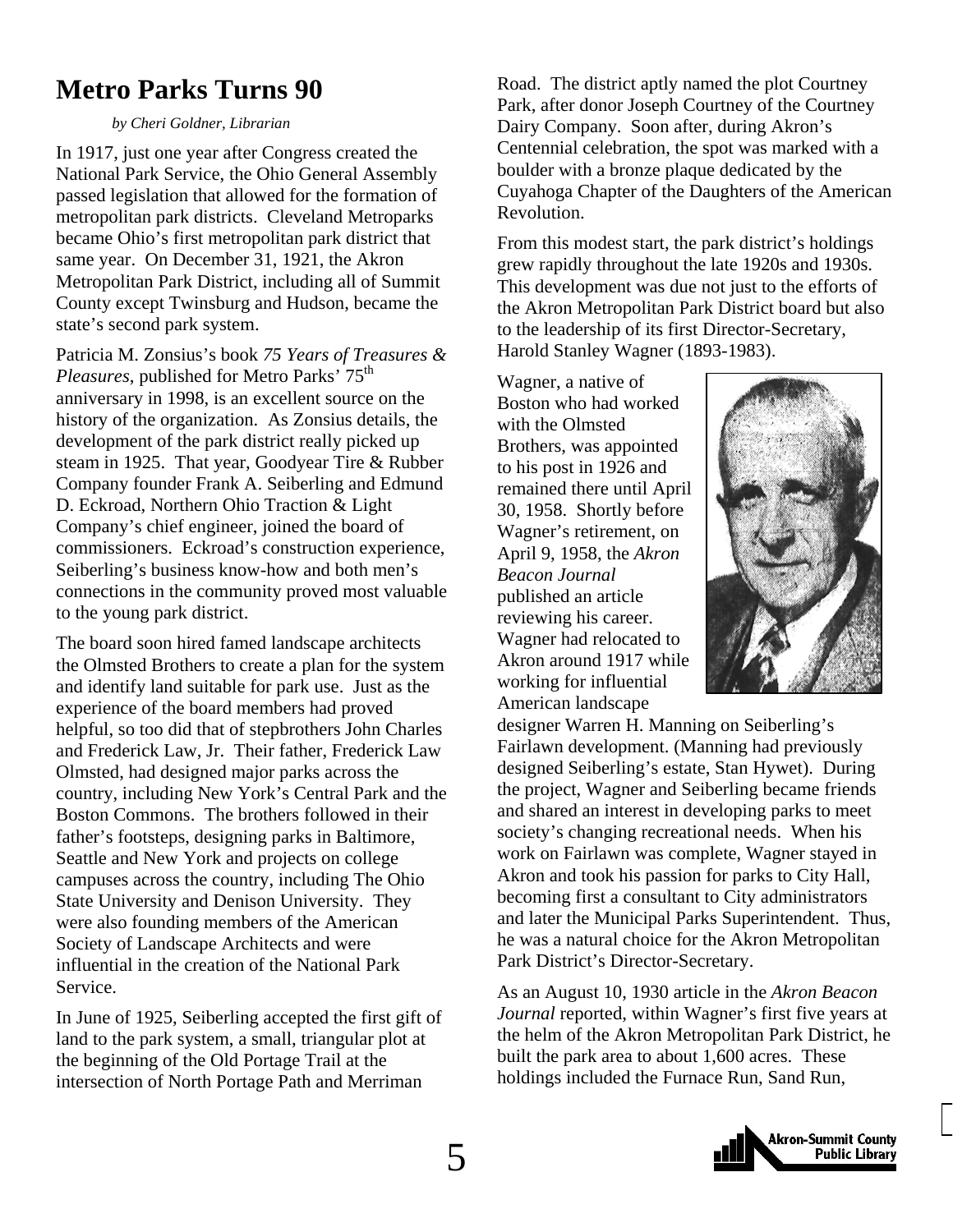Cuyahoga River Gorge, Goodyear Heights and Springfield reservations.

The stock market crash of 1929 and the Great Depression that followed were a time of hardship for many Americans, but Franklin D. Roosevelt's New Deal proved beneficial to both the residents and the parks of Summit County. Following the creation of the Civilian Conservation Corps (CCC), many residents went to work on public projects, and many of those projects were in the parks. The influx of labor and resources allowed the Akron Metropolitan Park District to complete a variety of projects and even open new parks.



*Company 577 of the Civilian Conservation Corps (CCC) returning to camp on Sand Run Road in 1934. From the Metro Parks, Serving Summit County Collection.* 

In 1933, Wagner filed with the National Park Service to create a CCC camp at Virginia Kendall Park. As approval of the application required evidence of the ability to work with the rustic architecture style, Wagner partnered with Akron architect Albert Good, who had designed rustic lodges at the Boy Scout Camp Manatoc and later went on to author two definitive "parkitecture" books for the National Park Service. Good designed buildings that were incorporated into the landscape rather than the landscape framing the buildings.

CCC camps were established at both Virginia Kendall Park and Sand Run Reservation. Among the many projects completed by those workers were: the construction of the Octagon Shelter and bathhouse and finishing the lake at Virginia Kendall Park; building a bridge at Mingo Camp and

extending Sand Run Parkway in Sand Run Reservation; planting more than 350,000 seedlings at Furnace Run's Everett Nursery; and building a parking area and entrance building at Goodyear Heights Reservation.

The United States' entry into World War II brought further changes to the operation of the Akron Metropolitan Park District, which was forced to limit its acquisitions and improvements. With frequent personnel changes and the closing of the CCC camp at Sand Run, some cutbacks had to be made in services. In 1942 at Virginia Kendall Park, for example, the bathing beach was restricted to weekends only, and the toboggan chutes were closed in the winter. Further cutbacks in service were made the following year.

Still, the district managed to add Firestone Metropolitan Park in 1941, thanks to the efforts of Board member Henry Metzger, who helped persuade Firestone Tire & Rubber Company to donate land and money for the project. Other additions during this time included the "victory gardens" at Goodyear Heights Reservation and Firestone Metropolitan Park, both sponsored by the respective rubber companies. One facility that was heavily used during the war years was Virginia Kendall Park's Happy Days Camp. During the week, the Girl Scouts used the site. On weekends, the Goodyear Aircraft Corporation used it as a day camp for the children of its employees.

With the war over in 1945, both the economy and people's spirits began to rise. The park district passed a levy and set about making improvements and restoring services that had been curtailed during the war. The decade ended with another change for the district, when the Board decided to change the designation of its park areas from "reservations" to "metropolitan parks."

The 1950s brought new challenges for the Akron Metropolitan Park District. While the district suffered the failure of three levies during this time, the problems extended beyond the financial. The City of Akron's sewer trunk line through Sand Run Metropolitan Park developed leaks and caused pollution. The construction of the turnpike north of the Brushwood Area of Furnace Run and the

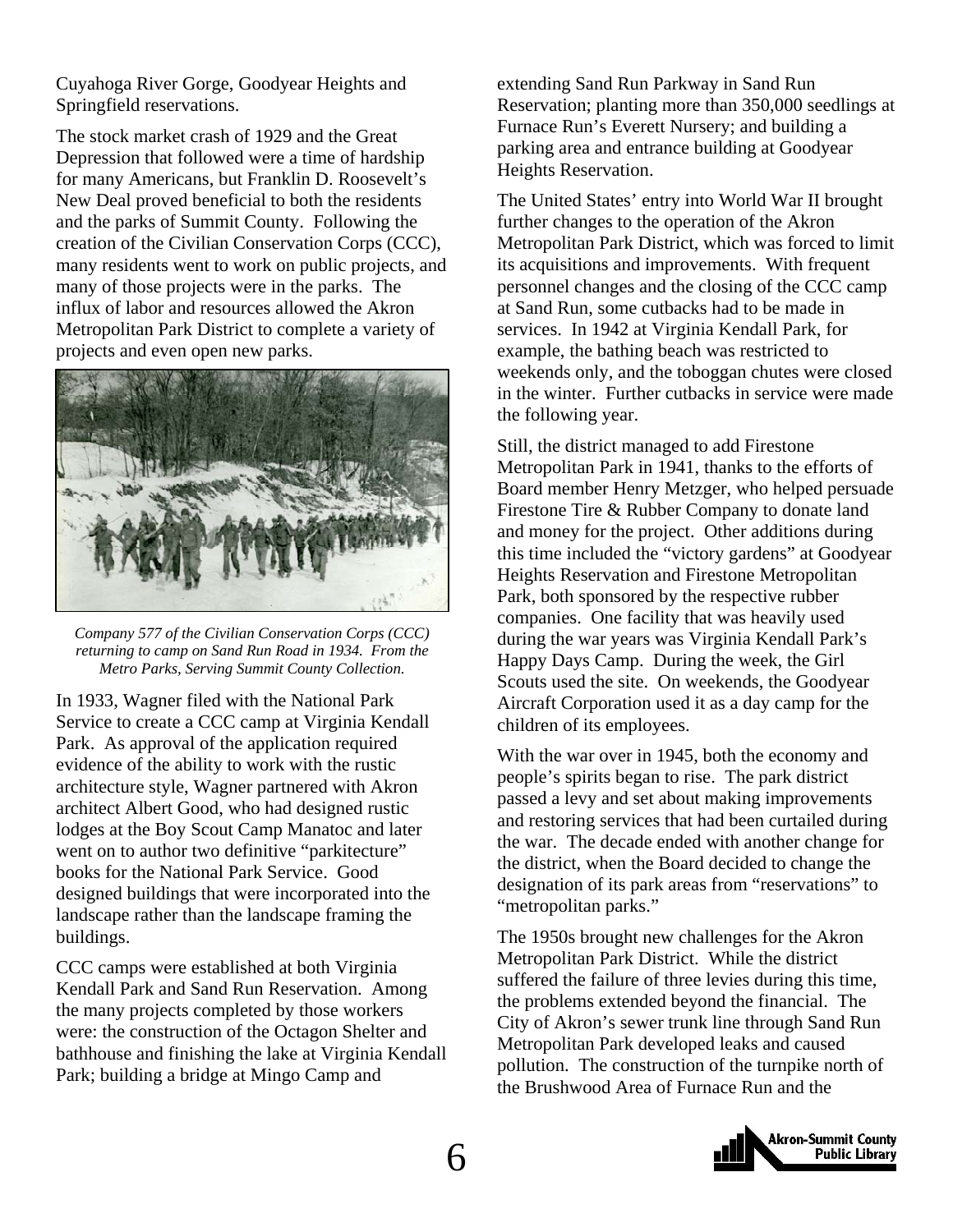relocation of State Route 21 meant the loss of land and led to soil erosion and a buildup of sediment in the lake at that park. In addition, the Tuscarawas Shelter at Firestone Metropolitan Park experienced flooding due to the construction of a new dam on the Tuscarawas River. Some property was acquired during the 1950s, including land at the north end of North Hawkins Avenue and lots adjacent to Goodyear Heights Metropolitan Park.

The decade ended with the retirement of Harold S. Wagner as Director-Secretary on April 30, 1958. At that time, the parks comprised 3,760 acres of land and were being used by more than 800,000 people per year, according to an *Akron Beacon Journal* story from January 10, 1960 that focused on Wagner's coming out of retirement to serve as director of the Federal Census in Medina and Summit counties. Among the many signs of Wagner's legacy is The H.S. Wagner Daffodil Trail at 3100 Brush Road in Furnace Run Metro Park, named for him because he and his wife originally owned the property and planted the first bulbs. Today, an estimated 30,000 to 40,000 daffodils grow along the 0.6-mile trail.

Following Wagner's retirement in 1958, Forrest B. Coup (1897-1977) became Director-Secretary. Coup had previously worked as a CCC foreman at Virginia Kendall Park and had served as the Park District's first Field Maintenance Supervisor since 1935. Acquisitions during his tenure included the purchase of the old County Hospital Property for the development of the Treaty Line Area in Sand Run and land along the Ohio & Erie Canal that was transferred from the State of Ohio, which comprises the current Deep Lock Quarry Metro Park. Coup retired as Director-Secretary in 1963 and was followed briefly by Dr. Arthur T. Wilcox, who served from 1963-1964. Hampton Hills Metropolitan Park and Seiberling Nature Center, later called the Naturealm, were added during this time.

In 1965, the district hired its second long-time Director-Secretary, John R. Daily, who served until January 27, 1995. Daily had previously worked in parks in Illinois, Colorado and Michigan. The 1960s and 70s was a period of much growth and

support for the parks, and during Daily's 30-year tenure, the park system grew to 6,600 acres, including the additions of Silver Creek, O'Neil Woods, the 23-mile Bike and Hike Trail, Kniss Conservation Area, Munroe Falls, and Cascade Valley. Daily also helped acquire lands in the Cuyahoga Valley in the 1960s that later become part of Cuyahoga Valley National Park, saving them from development.

Daily's years as Director-Secretary saw a number of other changes as well: the first publication of the district's newsletter, *Green Islands*, in 1960; the expansion of nature programs under the leadership of naturalist Bert Szabo in the early 1960s; the initiation of the Hiking Spree in 1966; the annexation of the Village of Hudson to the district in 1972; the relocation of park headquarters from Goodyear Heights to Treaty Line Road in 1974; the transfer of Virginia Kendall Park to the National Park Service in 1978; the name change to Metro Parks, Serving Summit County in 1988 (though the name was not legally changed until 1994); and both the opening of the new underground visitors center at the Naturealm and the formation of the non-profit organization Friends of Metro Parks in 1991.



*Boo the raccoon entertains children at the Seiberling Nature Center in July, 1972. From the Metro Parks, Serving Summit County Collection.* 

Following Daily's retirement in 1995, Youngstown native Thomas J. Shuster, who had worked for the Ohio Department of Natural Resources as well as for

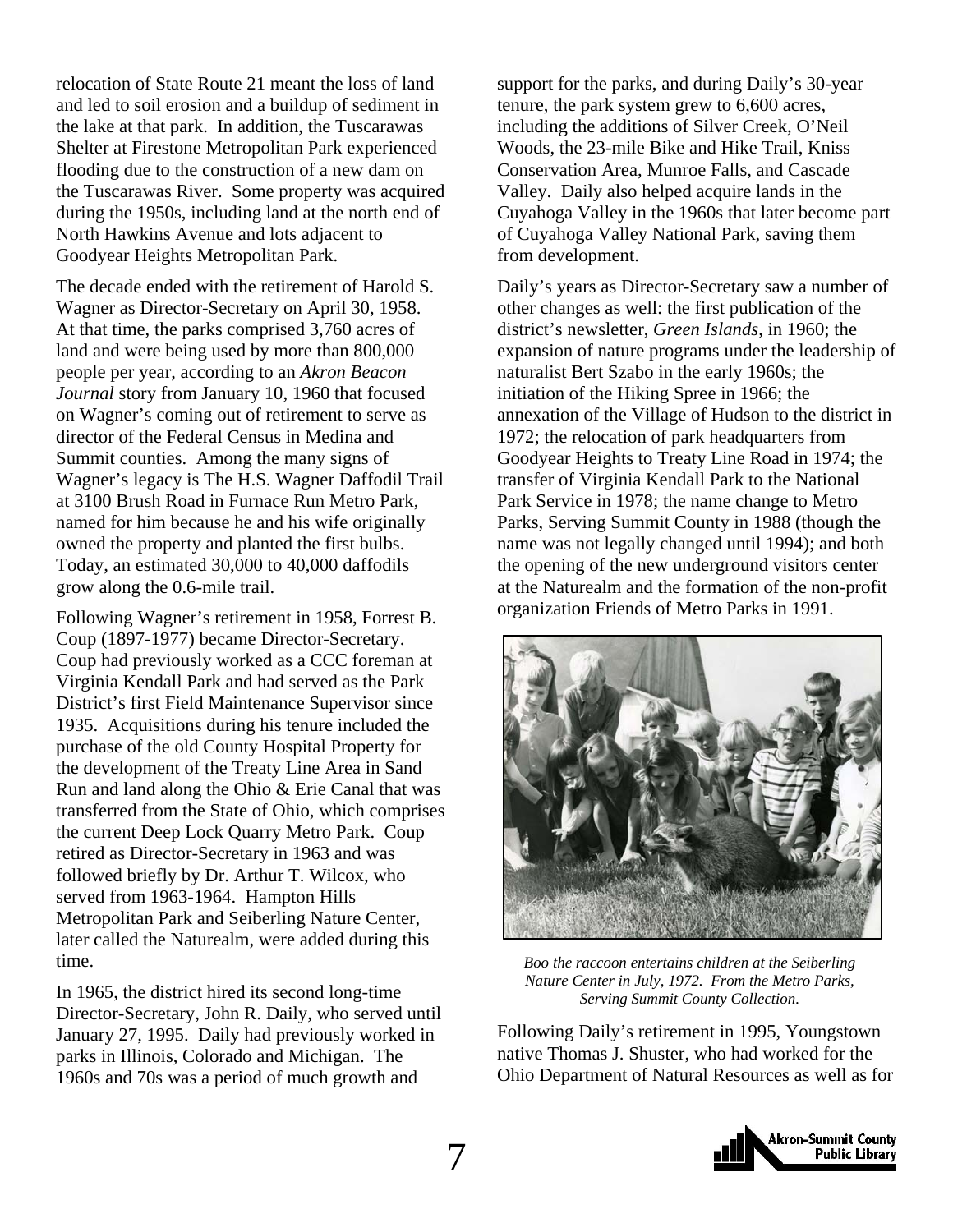<span id="page-7-0"></span>parks in New Jersey and Illinois, was hired to head the district. He served until 1997 and was followed by current Director-Secretary Keith D. Shy, who had previously served as Superintendent of Operations and is now a 27-year park veteran. Additions during Shy's time in charge have included 290 acres formerly belonging to the Summit County Home to Munroe Falls Metro Park, Liberty Park in northeast Summit County, and Springfield Bog in the southeast part of the county. In 2007, the Portage Trail Group of the Sierra Club presented him with the John Seiberling Environmental Achievement Award.

Today, Metro Parks encompasses 10,500 acres, including 14 developed parks, six conservation areas and 125 miles of trails, 21.5 of those on the Ohio & Erie canal Towpath Trail. As spring nears and the weather warms, more and more people will be taking to the outdoors to enjoy these wonderful parks. If you're among those visitors, you might take a moment from admiring the work of Mother Nature to appreciate the 90 years of human labor that have made our parks what they are.

### **On Exhibit**

### **"This Wonderful Recreation Ground": 90 Years of Metro Parks, Serving Summit County**

With Metro Parks, Serving Summit County celebrating its  $90<sup>th</sup>$  anniversary this year, it's the perfect time to take a look back at the history of the organization and the role that its parks and trails have played in the lives of Summit County residents since 1921. The exhibit, which takes its name from a 1927 speech given by long-time Director-Secretary Harold S. Wagner following the completion of the Sand Run Reservation project, is scheduled to be in the Special Collections Division display case on the third floor of Main Library from April-June. It will feature just a few of the thousands of historic photographs, maps and documents from the Metro Parks collection that is now held by and available to researchers in Special Collections.

### **New Glendale Cemetery Book**

#### *by Iris Bolar, Librarian*

The Summit County Chapter of the Ohio Genealogical Society has published the new book *Glendale Cemetery Burial Records Vol. II (1870- 1891).* This book of burial record transcriptions includes a history of Glendale Cemetery, a history of the book's creation, and a surname index. A diagram of burials within the Commins Family Vault, the oldest mausoleum in Glendale, is also included. The book has a unique feature: it includes notations of the inks and writing instruments used in the original documents in an effort to preserve the additions and/or corrections made to entries over the years. The first volume covers burials from 1838 through 1869 and includes burial entries for those whose remains were moved from Spicer Cemetery, which existed from 1813 through 1870.

Additional resources for Glendale Cemetery available in the Special Collections Division are the book *Living History, Dying Art: The History of Glendale Cemetery* by Michele Colopy; a notebook of information on Civil War Veterans entitled *Civil War Roll Call: Glendale Cemetery* by the Summit County Chapter of the Ohio Genealogical Society; and microfilm of Glendale burial records arranged chronologically from 1839 up through part of November 1989.

#### **History of Glendale Cemetery**

Following the death of his son Augustus in 1837, prominent Akron druggist Dr. Jedediah D. Commins promoted the idea of new burial grounds where graves would not become water-logged. The doctor kept his son's body in alcohol for over a year until a suitable grave could be acquired. From the efforts led by Dr. Commins, the city first purchased land from General Simon Perkins and Judge Leicester King. More land would be purchased over the years with the grounds covering approximately 85 acres. The new cemetery was chartered in 1839 and was first called Akron Rural Cemetery since it was located outside of Akron's city limits at the time.

Many bodies interred in other area cemeteries were moved and reburied in the new public cemetery. One of these cemeteries was Spicer Cemetery, which

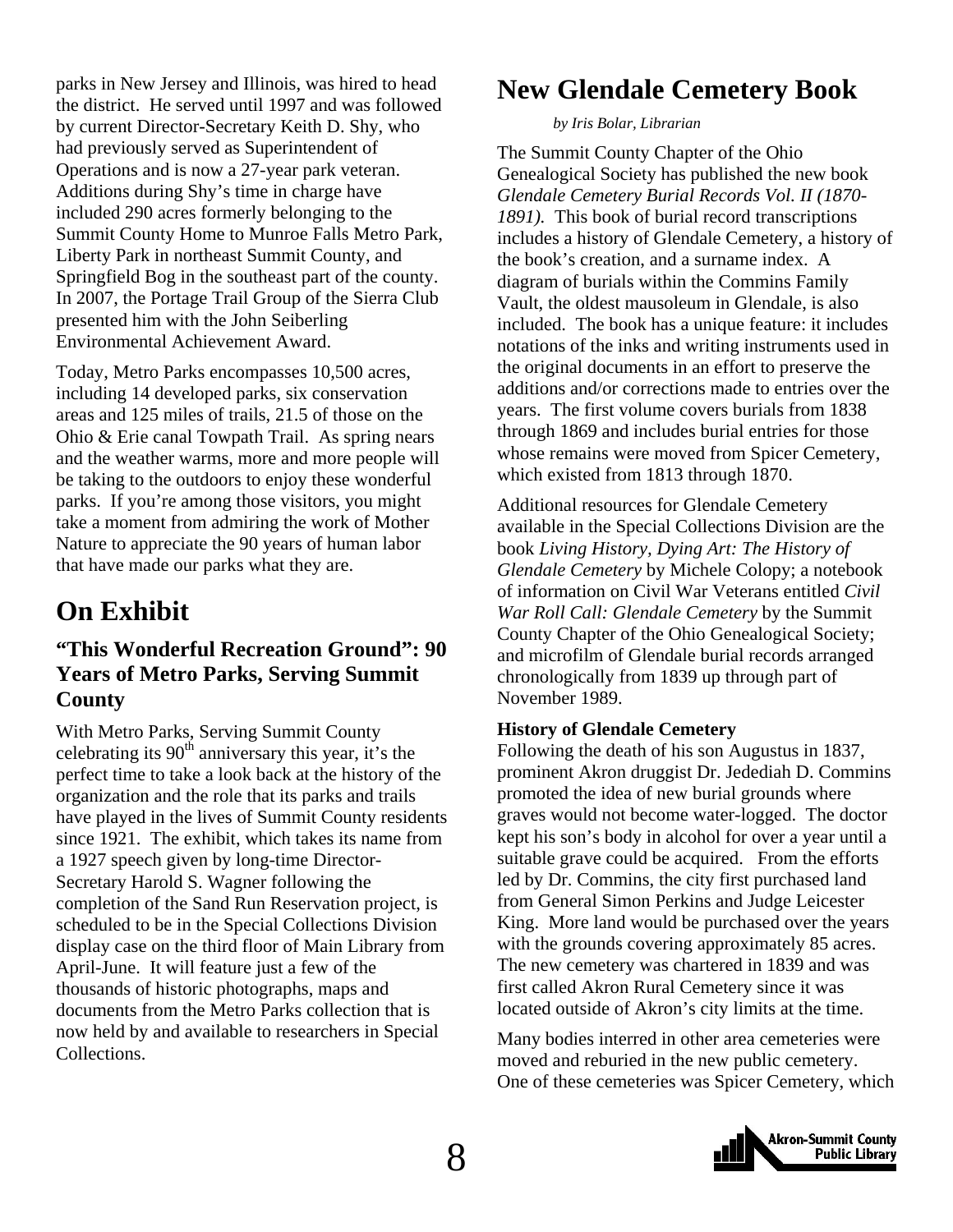<span id="page-8-0"></span>was unsuitable for graves because water would not drain from the clay within the ground there. That location was chosen for the building of Buchtel College, and the land was purchased by college trustees for \$1. Remains were transferred to Akron Rural Cemetery in 1870 and 1871.

In its early days, Akron Rural Cemetery was considered a beautiful park with a brook, ponds, and bridges. It was the location of picnics, concerts, and fundraisers for the cemetery's beautification projects. In 1869, John R. Buchtel won a contest for the "handsomest man in town" held by the Ladies' Cemetery Association to raise funds to build the cemetery caretaker's stone lodge. Money for the Soldiers Memorial Chapel was raised by the Buckley Post #12 of the Grand Army of the Republic to honor Akron's veterans and fallen soldiers of the Civil War. Construction on the chapel began in 1875, and it was dedicated on Memorial Day in 1876. The Bell Tower was built in 1883, and its bell had been rung for funerals and memorial services in the past. Finally, the cemetery's office was added in 1903. These structures and the grounds are listed in the National Register of Historic Places. The cemetery's name was eventually changed to Glendale Cemetery since its main entrance faced Glendale Avenue. In June of 1977, an explosion in the sewer system under the cemetery damaged cemetery buildings and required residents in the area to be evacuated.

Glendale Cemetery is the final resting place of thousands of Akronites - from prominent families such as Perkins, Buchtel, Seiberling and others, to those buried in the "potter's field" section. A walk through the cemetery's grounds, past its mausoleums and sculpted monuments, takes you on a path through Akron's history. The brook, ponds, and bridges are long gone, but the cemetery is finding new life in serving, once again, as a location for community functions. In recent years, Glendale Cemetery has been one of the sites for free performances of the Heinz Poll Summer Dance Festival.

### **Scan and Save Your Records in Special Collections – for FREE!**

#### *by Mary Plazo, Librarian*

Special Collections now has the technology available for our users to scan and save paper documents, photographs and microfilmed records, and it's FREE! There are two scanners available, one connected to a public computer and one connected to a microfilm reader/printer.

In the Special Collections reference area, we have a document and photograph scanner set up next to one of our public computers. It's very simple to use. You just log onto the computer as you normally would when using any of our library computers. After you log on, simply place the document(s) or photograph(s) on the scanner, press a button, and the scanner software automatically appears on the screen and allows you to save your scan. When you save your scan, you can save it to a special place on the hard drive and then e-mail it to yourself, or you can save them onto your own thumb/flash drive and take them home with you.

We also have a computer connected to one of our microfilm reader/printer machines in the Special Collections microfilm area so you can scan and save records from microfilm. We have special software loaded onto the computer that allows you to save your scans either to the hard drive to e-mail to yourself or to your thumb/flash drive. You will need your library card to log onto to this computer the same way you do on any of the library's public computers. After you log on, we have printed instructions for you to follow, or you can just ask any of the Special Collections staff to assist you with scanning the microfilm.

Saving your records by scanning them can ensure a better quality copy. It also allows you to create new paper copies of records to share or replace worn out research copies. So the next time you come to Special Collections, remember that you can scan your own original items, or scan some of those hard to read microfilm records to get a better copy for your genealogical research.

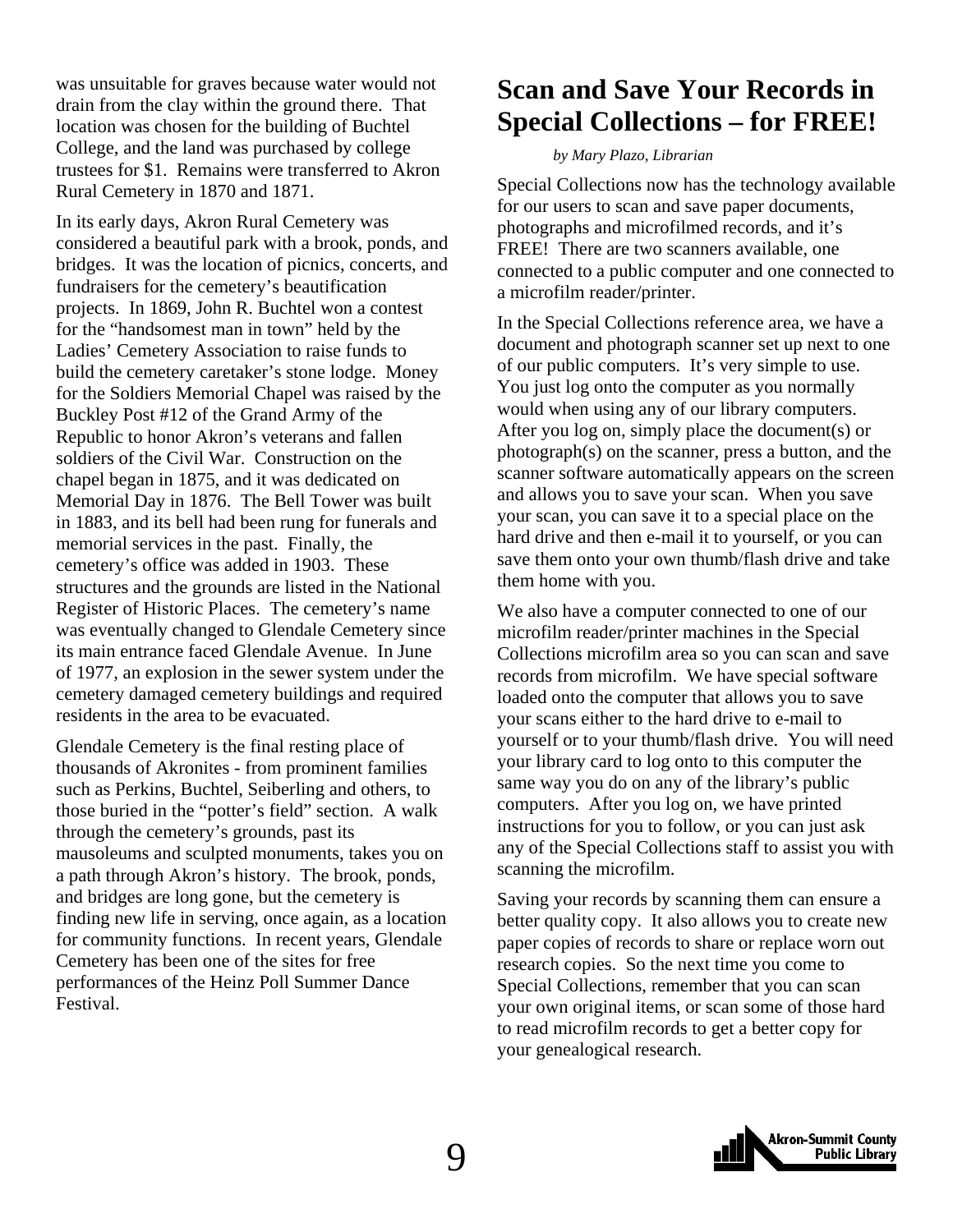### <span id="page-9-0"></span>**Special Collections Celebrates Ten Years**

#### *by Judy James, Division Manager*

When planning began in the late 1990s for a new Main Library building, the library's administration made a decision to create a new department devoted to local history and genealogy. Our forwardthinking leaders recognized the growing interest in genealogy generated in part by the Internet, along with a significant increase in requests for information about local history, as good reasons to create this new department. In 1997, a small team of librarians met weekly for nearly a year to develop a vision for this new department. Working closely with the library's administration, plans were developed to create the department. With the hiring of a manager in March of 2001, Special Collections became an official department of one full-time manager and one part-time clerk. Later that year, another staff member was hired, just in time for the big move from 55 South Main Street to our temporary location on Tallmadge Avenue. During our time on Tallmadge Avenue, we hired two more staff members, which allowed us enough personnel to staff our own reference desk at that location. When the new Main Library was dedicated in 2004, Special Collections made its official debut.

How we have grown since the days when our local history collections were housed in a chain link fenced area in the basement of the old library! With a creative, energetic, and knowledgeable staff of seven, we maintain one of the most comprehensive genealogy collections in the state of Ohio. Whether seeking an obituary or more detailed research, family historians from near and far write or visit us. Others take advantage of our classes and workshops. Our local history collections continue to grow as well, boasting a variety of materials in all formats. The crown jewel is the archival collection of the Summit County Historical Society, transferred to us in 2008. Although collecting and preserving these materials are our goals, access is [our mantra. Through initiatives like the Summit](http://www.summitmemory.org/)  Memory Project and resources like our [Local](http://www.akronlibrary.org/DBS/SpecColldbO/Default.aspx)

[History Database,](http://www.akronlibrary.org/DBS/SpecColldbO/Default.aspx) we continue to share and shine a light on these remarkable materials.

We are especially grateful to those who have helped and collaborated with us along the way. Special thanks are due to the Summit County Historical Society, University of Akron Archival Services, Summit County Chapter Ohio Genealogical Society, the City of Akron, and all of our **Summit Memory** Project partners.

### **We would like to thank the following for their generous donations:**

Diane Barton for framed memorabilia of the Hanol Waterless Hand Cleaner Company.

Lisa Campbell for *Blindfolds* by Lisa Campbell.

Michael Francis for World War II letters and diary of John Morgan, 1921-2000.

David McCann for *Our McConnell Family of Ohio and West Virginia by* Marcia Bell Christy Croye.

Mr. and Mrs. Gregory Price for family genealogy collection: *The Shaffer/Fiscener Family.*

James G. Reichman for *Descendants of Jacob & Elizabeth Bolich* by James G. Reichman.

Summit County Chapter Ohio Genealogical Society for *Index to Summit County Ohio Grantee/Grantor Land Records Index* published by the Hudson Genealogical Study Group, 2009; in memory of John D. Cerny

Ron Syroid for *Jane's All the World's Aircraft, 1909.*

John Welker for historical materials about Roadway Express, 1970s-1980s.

Kevin Westmeyer for five copies of CD, *Not Necessarily Beautiful but Mutated: a Tribute to Devo.*

Michael Wronkovich for *My Ukranian Roots: a Story from "Hunkietown" in Akron, Ohio* by Michael Wronkovich.

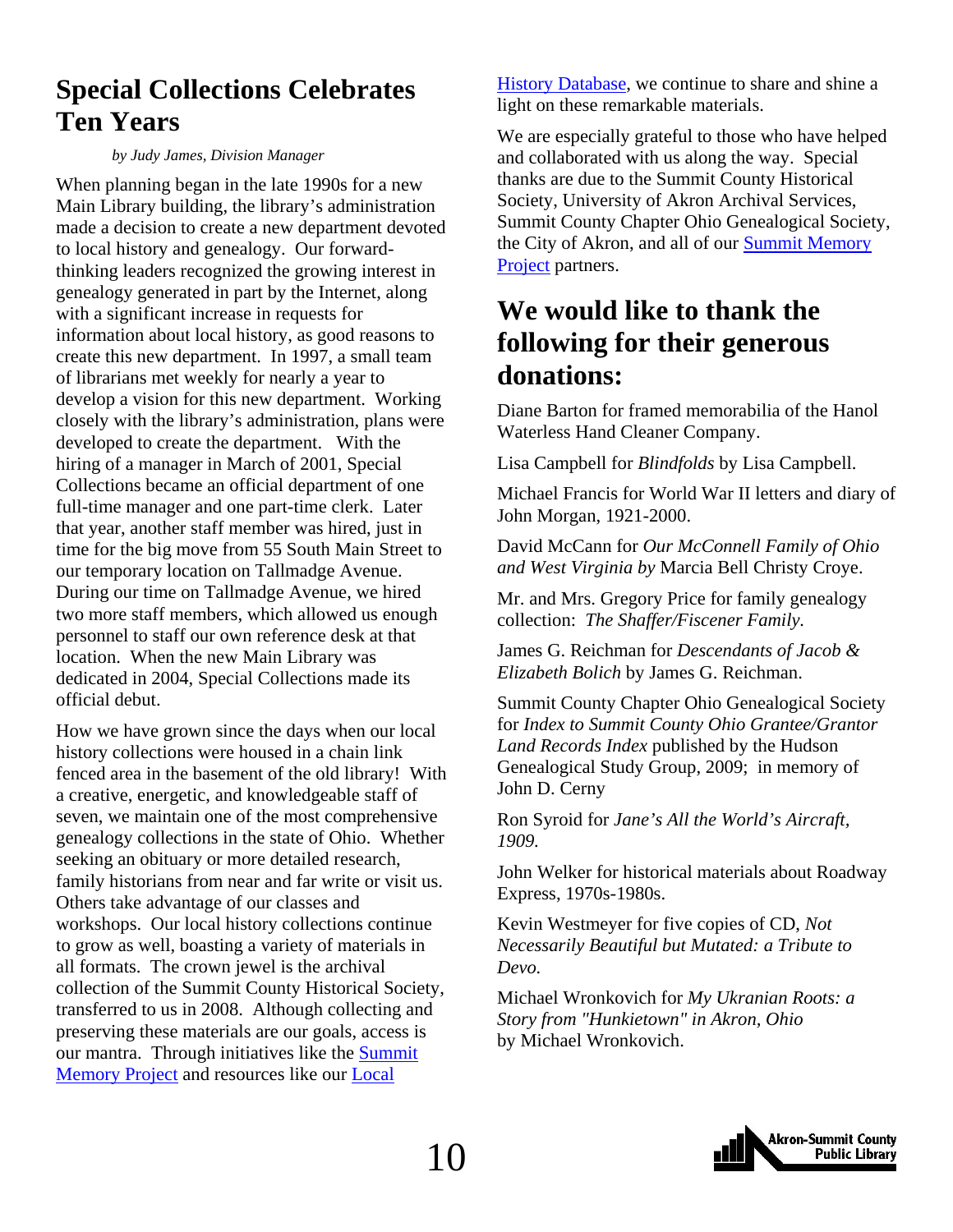### <span id="page-10-0"></span>**Workshops from Special Collections**

#### **Getting Started in Family History**

*Tuesday, April 5, 6:30 – 8 pm OR Saturday, May 14, 10 am – 11:30 am*  Join the Special Collections Division for an introduction to genealogy for new family historians. Each session will include an overview of genealogical sources available at the Library, suggestions for getting started, and tips for organizing your research. This workshop meets in the Special Collections Division, Third Floor, Main Library. For more information and to sign up, contact the Special Collections Division, 330.643.9030 or speccollections@akronlibrary.org.

#### **Getting Started in African American Genealogy**

*Saturday, May 7, 10 am – noon* 

Do you want to trace your African American family tree? Not sure how or where to begin? The Special Collections Division presents a class for genealogy beginners who have a specific interest in African American ancestral research. This workshop meets in Meeting Room 2AB, Main Library. For more information and to sign up, contact the Special Collections Division, 330.643.9030 or speccollections@akronlibrary.org.

#### **Finding Your Family in the Census**

*Saturday, May 21, 10 am – noon* 

United States Census records are rich sources of genealogical information. Join us as we learn more about using these valuable records in your family research. As we will be using electronic resources, basic computer skills are recommended. This workshop meets in Computer Lab 1, First Floor, Main Library. For more information and to sign up, contact the Special Collections Division, 330.643.9030 or speccollections@akronlibrary.org.

#### **Branching Out: Second Steps in Genealogy**

*Saturday, March 19, 10 am – noon OR Tuesday, April 12, 6:30 – 8:30 pm*  A detailed continuation of *Getting Started in Family History,* this class is geared toward those who have already done some research. Participants will learn

what to expect when working with vital records and obituaries and basic search strategies for finding them in both online and traditional sources. This workshop meets in the High St. Level Meeting Rooms, Main Library. For more information and to sign up, contact the Special Collections Division, 330.643.9030 or speccollections@akronlibrary.org.

### **Internet Genealogy 1**

*Saturday, April 16, 10 am – noon OR Tuesday, June 7, 6:30 – 8:30 pm*  Overwhelmed by the abundance of genealogy information on the Internet? In this introductory workshop, you will learn the basics about genealogy databases available through the Library and how to find and evaluate some popular free genealogy Web sites. As the emphasis will be on using electronic resources, basic computer skills are recommended. This workshop meets in Computer Lab 1, First Floor, Main Library. For more information and to sign up, contact the Special Collections Division, 330.643.9030 or speccollections@akronlibrary.org.

#### **Internet Genealogy 2**

*Saturday, April 30, 10 am – noon OR Tuesday, June 14, 6:30 – 8:30 pm* What more does the Internet have to offer for the genealogist? Much more! In this follow-up workshop to Internet Genealogy 1, you will explore even more Web sites for genealogy research. It is recommended that participants first attend Internet Genealogy 1. As the emphasis will be on using electronic resources, basic computer skills are recommended. This workshop meets in Computer Lab 1, First Floor, Main Library. For more information and to sign up, contact the Special Collections Division, 330.643.9030 or speccollections@akronlibrary.org.

#### **Finding Your Immigrant Ancestors**

*Saturday, June 18, 10 am – noon*  Most of us will find immigrant ancestors somewhere in our family tree. Join staff from the Special Collections Division for a discussion of identifying immigrant ancestors and locating passenger lists and naturalization records. As we will be using electronic resources, basic computer skills are recommended. This workshop meets in Computer Lab 1, First

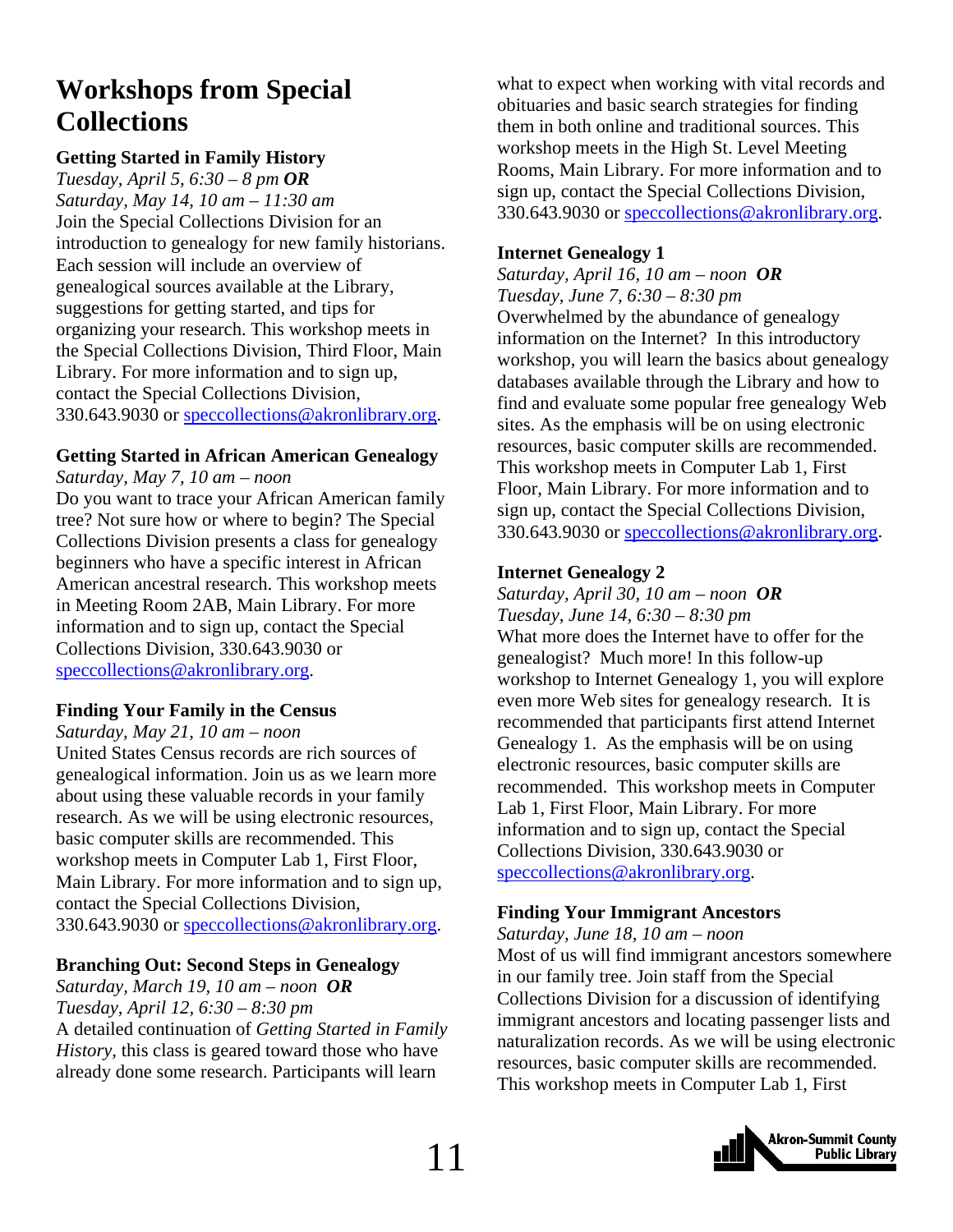<span id="page-11-0"></span>Floor, Main Library. For more information and to sign up, contact the Special Collections Division, 330.643.9030 or speccollections@akronlibrary.org.

### **Workshop from Summit County OGS**

#### **GOOSETOWN: Reconstructing an Akron Neighborhood**

#### *Saturday, May 21, 1 pm*

Join us at the downtown Akron-Summit County Public Library for our May meeting. Our speaker will be Dr. Joyce Dyer, the author of *Goosetown: Reconstructing an Akron Neighborhood*. Joyce Dyer is director of writing and professor of English at Hiram College in Hiram, Ohio. She is the author of three books, *The Awakening: A Novel of Beginnings, In a Tangled Wood: An Alzheimer's Journey*, and *Gum-Dipped: A Daughter Remembers Rubber Town*. She has received numerous awards for her writing, including a 1997 Individual Artist Fellowship from the Ohio Arts Council and the 1998 Appalachian Book of the Year Award.

### **Summit County Historical Society Collection Update**

Special Collections has been working diligently to process the many items in the Summit County Historical Society Collection that we received in 2008. So far we have processed almost 5,000 photographs from the collection and have entered them into the [Local History Database](http://www.akronlibrary.org/DBS/SpecColldbO/Default.aspx) which is searchable online. We have also been creating an inventory of the many boxes of historical documents we received and are entering them into our database as we process them. There are still hundreds of photographs and documents to process, and Special Collections will continue working to make this incredible collection accessible to the public.

Published by the Special Collections Division of the Akron-Summit County Public Library, Akron, Ohio.

### **New to the Collection**

### **Alabama**

Bibb County, Alabama: the first hundred years, 1818-1918 Birth notices [Mobile County] Burial grounds: a collection of Monroe County cemeteries Cemeteries of Dale County, 2002 DeKalb County wills and estates, 1836-1929 Enumeration of the Moon Cemetery and the Byrd Cemetery, Owens Cross Roads, Madison County Hartford City Cemetery, Geneva County History of Jackson County Index to divorce records of Choctaw County Index to white marriages, Choctaw County: books 1-7, 12-15 Index to will books of Choctaw County Lawrence County death register, 1881-1901 Lawrence County index to original marriage bonds & license, 1818-99. Groom's index; Bride's index Marriages of Mobile County, 1813-1855 St. Clair County marriages, 1818-1889 Slavery in Alabama Survey of cemeteries in Chambers County Tombstone inscriptions, Choctaw County Walker County cemeteries Washington Co. marriage records, 1899-1911, non-white (Blacks/Indians) Will book I, 1813-1837: includes translations of French and Spanish wills Mobile County Probate **Court** Will book IV: 1860-1875 Mobile Co. Probate Court **District of Columbia**  Daily National Intelligencer marriage and death notices, 1851-1854 National Intelligencer newspaper abstracts, 1800-70 **Kentucky** Revolutionary soldiers in Kentucky

### **Maryland**

The 1798 Federal direct tax of Somerset County Abstracts of land records, Anne Arundel County. Anne Arundel County marriage records: 1777-1787 A history of Calvert County

Cedar Hill Cemetery, Brooklyn Park gravestone inscriptions [Anne Arundel County]

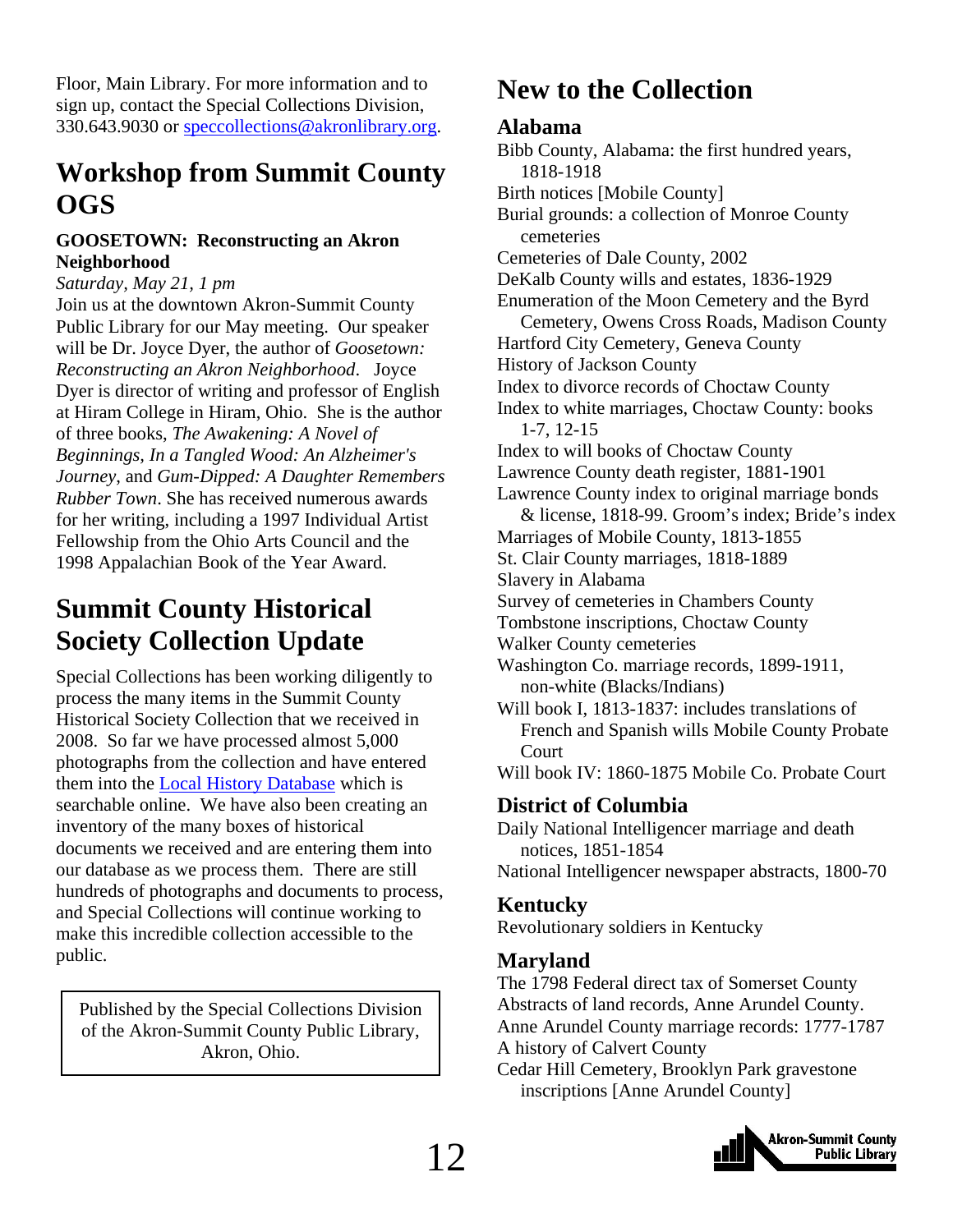### **Maryland (continued)**

Chancery books of Carroll County, 1837-1873 Grave matters: African-American and slave cemeteries, Anne Arundel County Grave matters: Mount Calvary Cemetery inscriptions, Brooklyn [Anne Arundel County] Land grants in Middle Neck Hundred of Anne Arundel County, 1650-1704 Maryland freedom papers The particular assessment lists for Baltimore and

Carroll counties, 1798

#### **Massachusetts**

Identifications of "unidentified" wives in the "Vital Records of Williamstown, Mass. to 1850"

Index to names changed in Massachusetts, 1893- 1912

Miscellany from the William Bradford Browne collection of northern Berkshire County genealogical records

Registered voters and their wards of residence in Pittsfield for the year of 1890

### **Michigan**

1899 atlas of Gratiot County 1914 atlas of Gratiot County Alma Record 1901 newspaper excerpts Cemetery locations, Gratiot County Cemetery records of Gratiot County, copied from the tombstones Chancery divorce calendar of Gratiot County, 1899- 1962 Civil War veterans buried in Gratiot County

Gratiot County veterans, War of 1812

Emerson Township Cemetery, Ithaca

An index of brides' names for Gratiot County

Ithaca Cemetery and mausoleum records

Military bounty land warrants & tract book and

early deeds for Gratiot County

New Haven Township Cemetery: 2000

Oak Grove Cemetery, St. Louis

Probate record for Gratiot County, 1855-1870

Ridgelawn Cemetery burial records, Breckenridge Seville Center or French Cemetery [Gratiot County]

Sumner Cemetery, Gratiot County

### **Mississippi**

George County colored marriage records: June 17, 1910 through December 21, 1979 George County white marriage records, 1910-1951

### **New York**

Columbia County gravestone inscriptions Irish immigrants of the Emigrant Industrial Savings Bank. Book 3 Katsbaan Reformed Church, 1800-1839 Old gravestones of Columbia County Records of proceedings at Justice's Court of New Lebanon: Ira Hand, Justice of the Peace, from 10 January 1832 – 13 February 1849 Southern Columbia County families: a genealogy Vital records of First Presbyterian Church, Amenia, Dutchess County, 1849-1956 Vital records of First Presbyterian Church, Millerton, Dutchess County: 1829-1950 (Congregational Church of North East) Vital records of Smithfield Presbyterian Church, Amenia, Dutchess County: 1787-1942 Vital records of South Amenia Presbyterian Church,

Wassaic, Dutchess County: 1756-1989

### **North Carolina**

Burke County marriage abstracts, 1780-1869 The deeds of Bertie County. 1757-1794 Marriages of Bute and Warren counties, 1764-1868 Marriages of Granville County, 1753-1868

### **Ohio**

As long as the heart remembers: tributes to our late loved ones Ashland cemetery burial records: Ashland County Auglaize County abstracts of obits, death mentions and funeral cards Baker's map of Ashtabula Co., 1856 Bethesda Ebenezer Cemetery [Belmont County] Greentown: a story of 1812 in contemporary Documents [Ashland County] Index of Thompson's Historical Collections of Adams County Index to Benjamin Bailey's account book, Rock Creek, Morgan Twp, Ashtabula Co. Index to Finnish Congregational Church [Ashtabula County] Minute book of the Trumbull Pioneer Association from 1892-1907

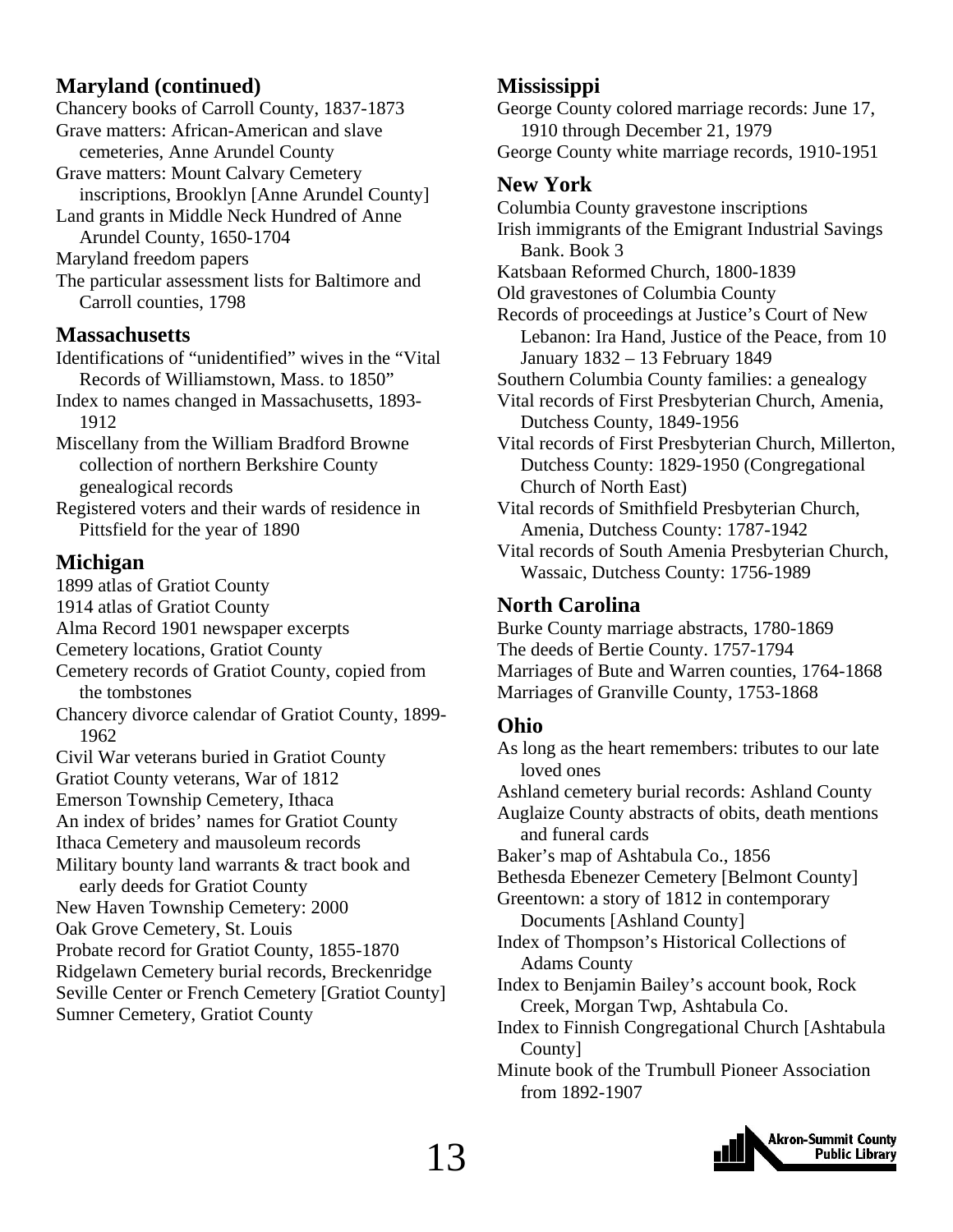### **Ohio (continued)**

St. Mary's Cemetery, 1900-1995: Martins Ferry Roster of Pioneers, Adams County Shirer Funeral Home, 1890-1979 [Muskingum Co.] Windsor reminiscences [Ashtabula County] Stories of medicine in Athens County

### **Pennsylvania**

Bucks County will abstracts, 1825-1870

**Tennessee**  Pickwick Landing Reservoir cemeteries

### **Virginia**

Abstracts of Cumberland County will books 1 and 2, 1749-1782 Alexandria (Arlington) County death records, 1853- 1896 Amelia County wills. 1735-1780 Brunswick County will books, 1780-1812 Buckingham burials: a survey of cemeteries in Buckingham County Buckingham County death records, 1853-1868 Caroline County death records, 1919-1994 Caroline County order book. 1740-1746 Cemeteries of Caroline County Cemeteries of Clarke County Cemetery records of Amelia County Chesterfield County colonial deeds. 1749-1764 Compendia: annotations of Washington County cemeteries Death notices from Richmond newspapers, 1841- 1853 Divorces of Wythe County: 1816-1886 Early church records of Alexandria City and Fairfax County Fauquier families Free people of colour: free Negroes, Indians, Portuguese and freed slaves Goochland County colonial wills. 1728-1768 Halifax County marriages, 1801-1831 Husbands and wives associated with early Alexandria and the surrounding area Index to Virginia estates, 1800-1865 Isle of Wight County colonial deeds, 1750-1782 King George County marriages. 2 vols. The lost children of Wythe County, 1790-1878: poor school children, orphans and apprentices from county records

Loudoun County birth register: 1880-1896 Loudoun County clerk's probate records, 1904-1938 Lovettsville Union Cemetery, Loudoun County, 1879-1999 Marriage bonds and ministers' returns of Prince Edward County, 1754-1810 Mathews County records Middleburg cemeteries, Loudoun County Princess Anne County marriage bonds, 1822-1850 Quaker records of Cedar Creek Monthly Meeting, 1739-1793 Quaker records of Henrico Monthly Meeting and other church records of Henrico, New Kent and Charles City counties Tombstone inscriptions of Alexandria Tombstone inscriptions of upper Accomack County Virginia genealogy: sources & resources Washington County designated "Colored" marriages, 1853-1881 Washington County marriages, 1853-1880 Will book 2X, Amelia County, 1761-1771 Wythe County marriages 1854-1900

### **West Virginia**

1790 Harrison County census Abstract of deed book … Ohio County 1777-1795 Ancestor charts of the Roane County Historical Society, Inc. The cemeteries of Ohio County Cemetery records: Mount Wood, Ohio County Death records, Ohio Co., 1853-1864 Declaration of naturalization, Ohio County. 1854- 1907 Early births, 1853-1857: Ohio County Fayette County birth and death records, 1854-1859 Hardesty's county maps of West Virginia: 1882- 1884 Mt. Calvary Cemetery records: September 1872- 1900 [Ohio County] Mt. Zion Cemetery records: Fairmont Avenue, Wheeling Peninsula Cemetery, Wheeling Register of the inmates of Ohio County infirmary Stone Church Cemetery records, interment and readings, 1709-1945l, brief history of Stone Church Cemetery

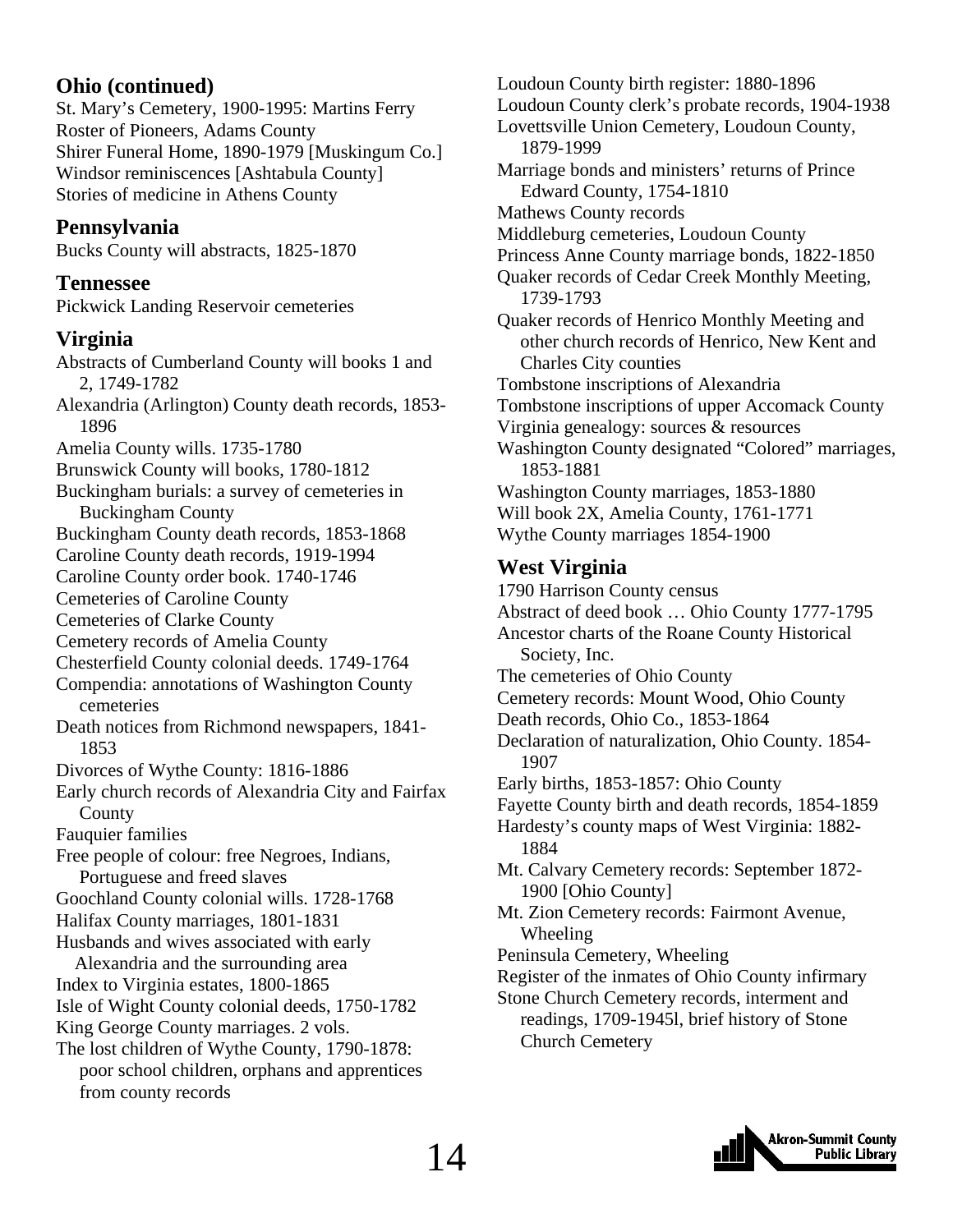### **West Virginia (continued)**

Various obituaries and death notices of Ohio Valley residents and natives, spanning the years 1852- 2000

### **Military**

Forgotten heroes: men of the Korean War awarded the Medal of Honor, 1950-1953 Heroes of our time: 239 men of the Vietnam War

awarded the Medal of Honor, 1964-1972

The Skull & Crossbones Squadron: VF-17 in World War II

Upshur brothers of the Blue and Gray

Yesterday's heroes: 433 men of World War II awarded the Medal of Honor, 1941-1945

### **Reference**

Going to America My father was a soldier: the Real Daughters of the American Revolution

### **Family History**

Nicholas Pontius line, 1540-2010 Samuel Hale: ancestors and heirs of a minuteman

### **Canada**

Across the waters: Ontario immigrants' experiences, 1830-1850 The history of the county of Huntingdon and of the seigniories of Chateauguay and Beauharnois...

Court of Probate: registers and estate files at the Archives of Ontario: an index for genealogical research (1793-1859)

Land records in Ontario registry files: a genealogical research guide

Surrogate court records at the Archives of Ontario: a genealogical research guide

### **Ireland**

The book of Ulster surnames Genealogy at a glance: Irish genealogy research Land owners in Ireland, 1876 The Scotch-Irish Ships from Ireland to early America, 1623-1850

### **Scotland**

The Irish Scots and the "Scotch-Irish": an historical and ethnological monograph

The people of the Scottish burghs: a genealogical sourcebook of the people of Greenock, 1600- 1799

The people of the Scottish burghs: a genealogical sourcebook of the people of Kirkcaldy, 1600- 1799

Scottish family history

Scottish local history: an introductory guide

### **Genealogies**

Blood royal: issue of the kings and queens of medieval England, 1066-1399

### **Germany**

Genealogical guide to tracing ancestors in Germany

### **England**

Visitation of England and Wales Yorkshire families

### **Native Americans**

Cherokee ration books, 1836-1838, New Echota

### **Subscribing to** *Past Pursuits*

*Past Pursuits* is an electronic newsletter e-mailed to more than 700 subscribers four times each year. To subscribe, send a message to speccollections@akronlibrary.org.

Hard copies of the newsletter are also available. You may request to be added to the physical mailing list by calling 330.643.9030.